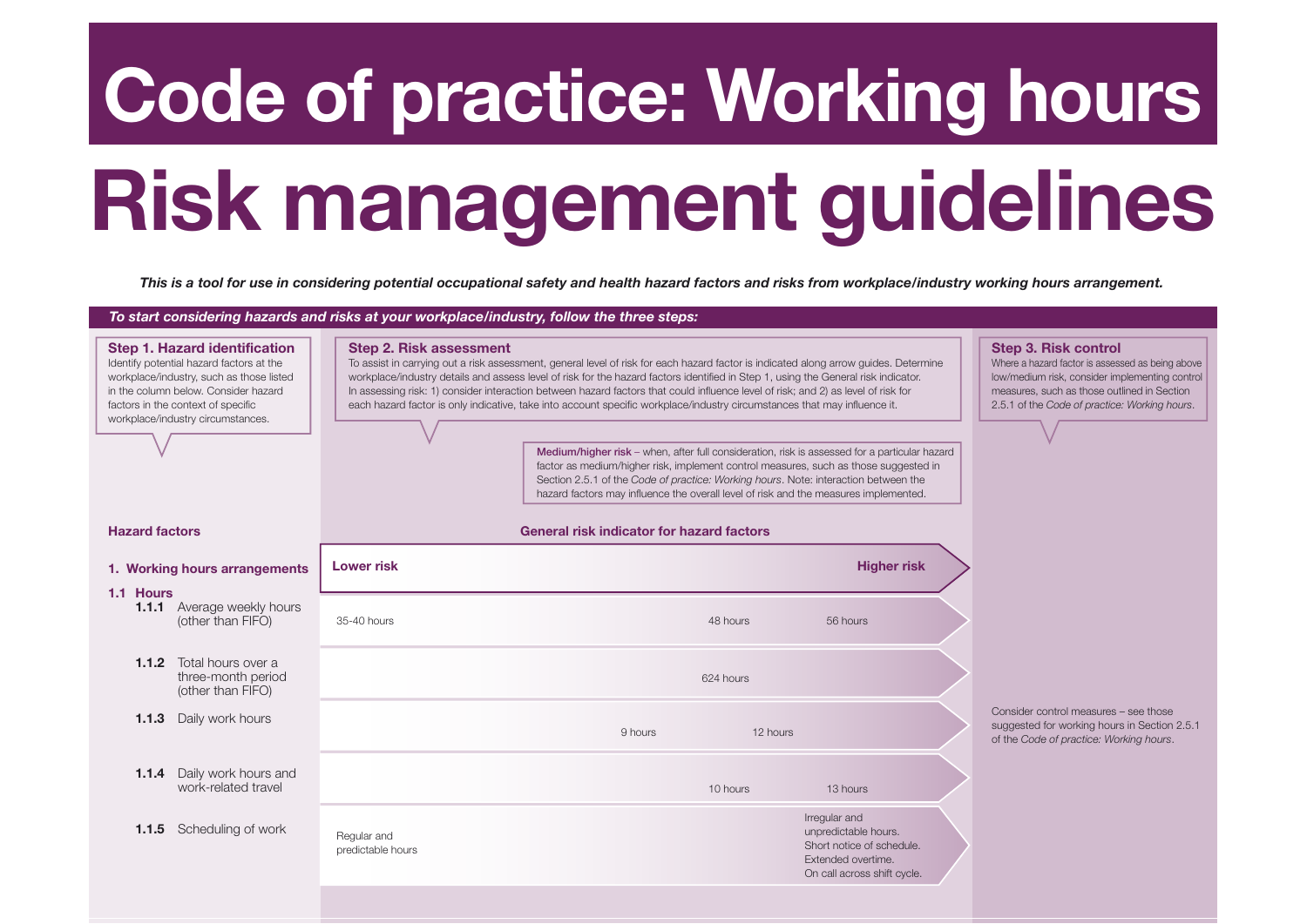|                | 1.2 Shiftwork, including<br>fly in/fly out (FIFO)                                                  |                                               |                                        |                                                                                                               |                                         |                                                                                                                               |
|----------------|----------------------------------------------------------------------------------------------------|-----------------------------------------------|----------------------------------------|---------------------------------------------------------------------------------------------------------------|-----------------------------------------|-------------------------------------------------------------------------------------------------------------------------------|
|                | <b>1.2.1</b> Length of shift<br>(other than FIFO)                                                  |                                               |                                        | 10 hours<br>12 hours                                                                                          |                                         |                                                                                                                               |
|                | <b>1.2.2</b> Time of shift                                                                         | Day shifts                                    | Afternoon shifts                       |                                                                                                               | Night shifts                            |                                                                                                                               |
|                | <b>1.2.3</b> Speed and direction<br>of shift                                                       | Forward rotation<br>(morning/afternoon/night) |                                        | Backward rotation<br>(night/evening/morning).<br>Slower rotation<br>(eg weekly rotation/3-4 weekly rotation). |                                         |                                                                                                                               |
|                | <b>1.2.4</b> Split shifts                                                                          |                                               |                                        |                                                                                                               | 13 hour period                          |                                                                                                                               |
|                | <b>1.2.5</b> FIFO – total hours over<br>a three month period                                       |                                               |                                        | 728 hour period                                                                                               |                                         | Consider control measures - see those<br>suggested for shift work in Section 2.5.1<br>of the Code of practice: Working hours. |
|                | 1.2.6 FIFO - sequential<br>night shifts                                                            |                                               |                                        | 7 x 12 hour shifts<br>7 x 8 hour shifts<br>6 x 10 hour shifts<br>6 x 12 hour shifts                           |                                         |                                                                                                                               |
|                | $1.2.7$ FIFO – period of<br>non-work following a<br>sequence of night shifts                       | 48 hours                                      |                                        | 24 hour minimum                                                                                               |                                         |                                                                                                                               |
|                | 1.2.8 FIFO - return from rest<br>and recreation to<br>FIFO operations                              |                                               | Adequate sleep<br>prior to first shift |                                                                                                               | Extended travel<br>prior to shift start |                                                                                                                               |
|                |                                                                                                    |                                               |                                        |                                                                                                               |                                         |                                                                                                                               |
| 1.3 Night Work |                                                                                                    |                                               |                                        |                                                                                                               |                                         |                                                                                                                               |
|                | <b>1.3.1</b> Shift end (for those<br>working eight hours or<br>more between 10.00pm<br>and 6.00am) |                                               |                                        |                                                                                                               | After 10.00am<br>Before 6.00am          |                                                                                                                               |
|                | 1.3.2 Length of shift                                                                              |                                               |                                        | 10 hours<br>8 hours                                                                                           | 12 hours                                | Consider control measures - see those                                                                                         |
|                | <b>1.3.3</b> Sequential night shifts (other than FIFO)                                             |                                               |                                        | 6 or more 8 hour shifts<br>5 or more 10 hour shifts<br>4 or more 12 hour shifts                               |                                         | suggested for night work in Section 2.5.<br>of the Code of practice: Working hours.                                           |
|                | <b>1.3.4</b> Period of non-work<br>following a sequence<br>of night shifts<br>(other than FIFO)    | 48 hours                                      |                                        |                                                                                                               | Less than<br>48 hours                   |                                                                                                                               |
|                |                                                                                                    |                                               |                                        |                                                                                                               |                                         |                                                                                                                               |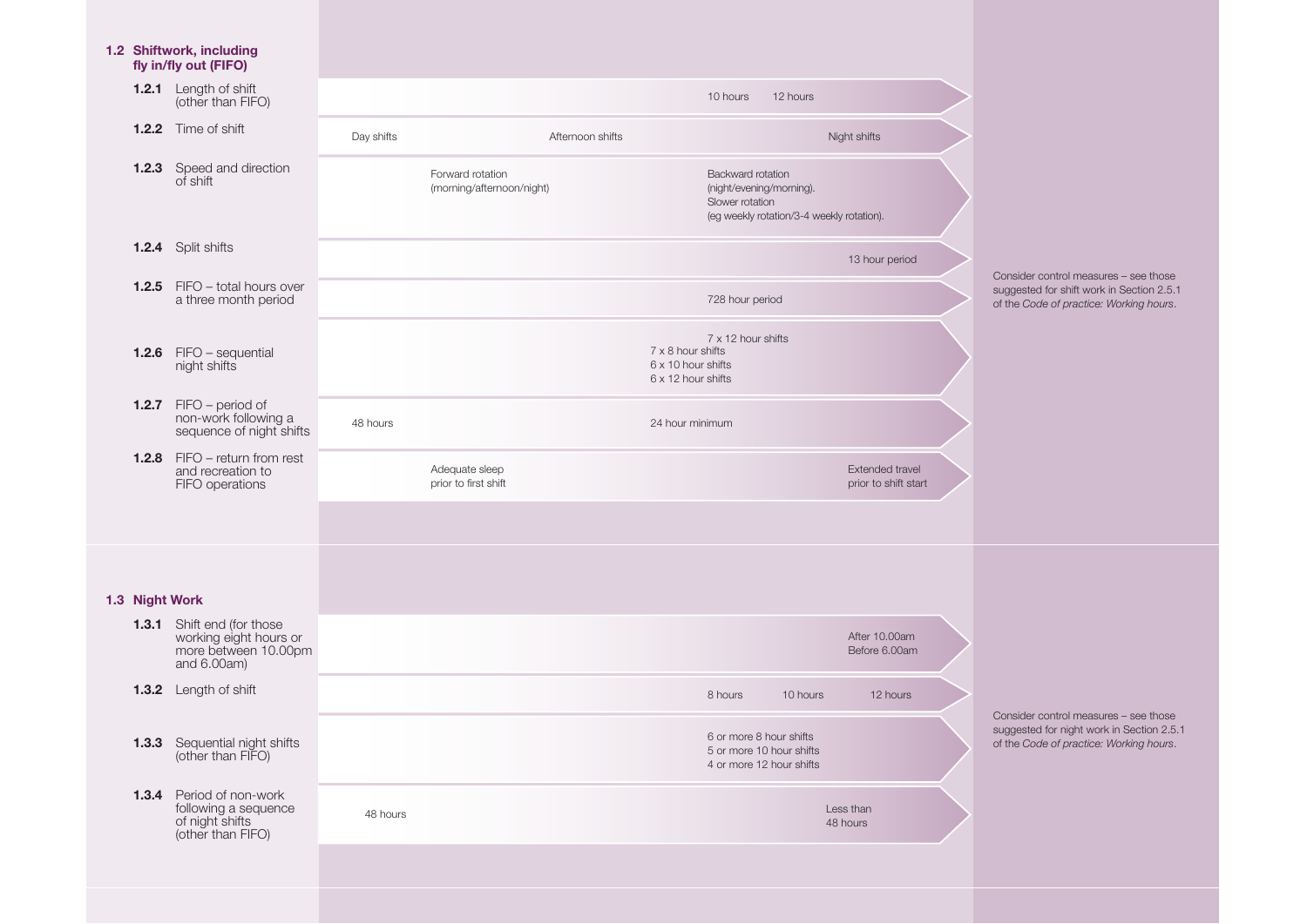| 1.4 Breaks during work -<br>frequency                                                                                                        | Adequate and<br>regular breaks                                                                    | Infrequent<br>or no breaks                                                                  |                                                                                                                                                                       |
|----------------------------------------------------------------------------------------------------------------------------------------------|---------------------------------------------------------------------------------------------------|---------------------------------------------------------------------------------------------|-----------------------------------------------------------------------------------------------------------------------------------------------------------------------|
| 1.5 Breaks between work periods -<br>recovery time                                                                                           | Adequate time for sleep,<br>travel and meals etc                                                  | Inadequate time for sleep,<br>travel and meals etc                                          | Consider control measures - see those<br>suggested for breaks between work period<br>suggested in Section 2.5.1 of the Code of<br>practice: Working hours.            |
| 1.6 Seasonal work arrangements -<br>hours worked                                                                                             | Regular hours<br>over 12 months                                                                   | Long hours<br>during peak season                                                            |                                                                                                                                                                       |
|                                                                                                                                              |                                                                                                   |                                                                                             |                                                                                                                                                                       |
| 2. Demands of the work tasks                                                                                                                 |                                                                                                   | Highly repetitive work and/or                                                               |                                                                                                                                                                       |
| 2.1 Repetitive work<br>(physical and/or mental)                                                                                              | Varying task<br>demands                                                                           | high concentration work, with high<br>demands over an extended period of time               |                                                                                                                                                                       |
| 2.2 Physically demanding work                                                                                                                | Minimal physically<br>demanding work                                                              | Highly physically<br>demanding work that results<br>in muscle fatigue                       | Consider control measures - see those<br>suggested for breaks during work period<br>and work task demands in Section 2.5.1<br>of the Code of practice: Working hours. |
| 2.3 High concentration and/or<br>mentally demanding work                                                                                     | Minimal periods of<br>high concentration and/or<br>mentally demanding work                        | Long periods of high<br>concentration and/or<br>mentally demanding work                     |                                                                                                                                                                       |
|                                                                                                                                              |                                                                                                   |                                                                                             |                                                                                                                                                                       |
| 3. Fatigue critical tasks where<br>there are potentially increased<br>risks of incidents, injury or harm<br>should employees become fatigued | Non-fatigued employees<br>operating plant and/or<br>making critical decisions                     | Fatigued employees<br>operating certain plant and/or<br>making critical decisions           | Consider control measures - see those<br>suggested for fatigue critical tasks in Section<br>2.5.1 of the Code of practice: Working hours.                             |
|                                                                                                                                              |                                                                                                   |                                                                                             |                                                                                                                                                                       |
|                                                                                                                                              |                                                                                                   |                                                                                             |                                                                                                                                                                       |
| 4. Extended exposure to hazards                                                                                                              |                                                                                                   |                                                                                             |                                                                                                                                                                       |
| 4.1 Exposure to hazardous<br>substances and atmospheric<br>contaminants                                                                      | For hazardous substances,<br>low risk calculated<br>using national exposure standard <sup>1</sup> | For hazardous<br>substances, high<br>risk calculated using<br>national exposure<br>standard |                                                                                                                                                                       |
| 4.2 Exposure to noise                                                                                                                        | Low risk calculated<br>according to formulae<br>in AS/NZS 1269.1 <sup>2</sup>                     | High risk calculated<br>according to formulae<br>in AS/NZS 1269.1 <sup>2</sup>              | Consider control measures - see those<br>suggested for exposure to hazards in<br>Section 2.5.1 of the Code of practice:<br>Working hours.                             |
| 4.3 Exposure to extreme<br>temperatures                                                                                                      | Minimal exposure                                                                                  | Long period<br>of exposure                                                                  |                                                                                                                                                                       |
| 4.4 Exposure to vibration                                                                                                                    | Minimal exposure                                                                                  | Long period<br>of exposure                                                                  |                                                                                                                                                                       |